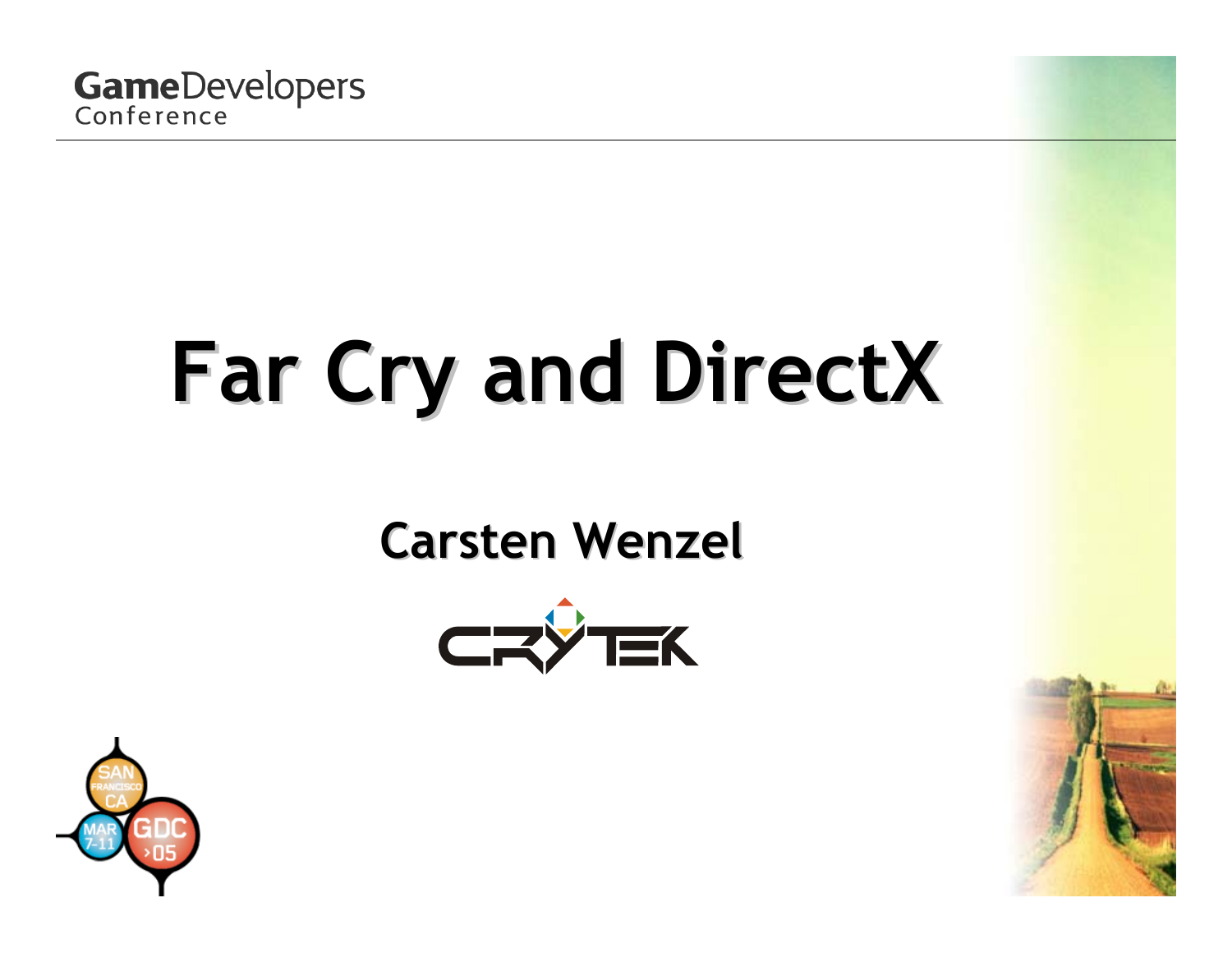## **Far Cry uses the latest DX9 features Far Cry uses the latest DX9 features**

- **Shader Models 2.x / 3.0**  $\checkmark$ 
	- -**Except for vertex textures and dynamic** flow control <sup>X</sup>
- **Geometry Instancing V**
- **Floating-point render targets**  $\checkmark$

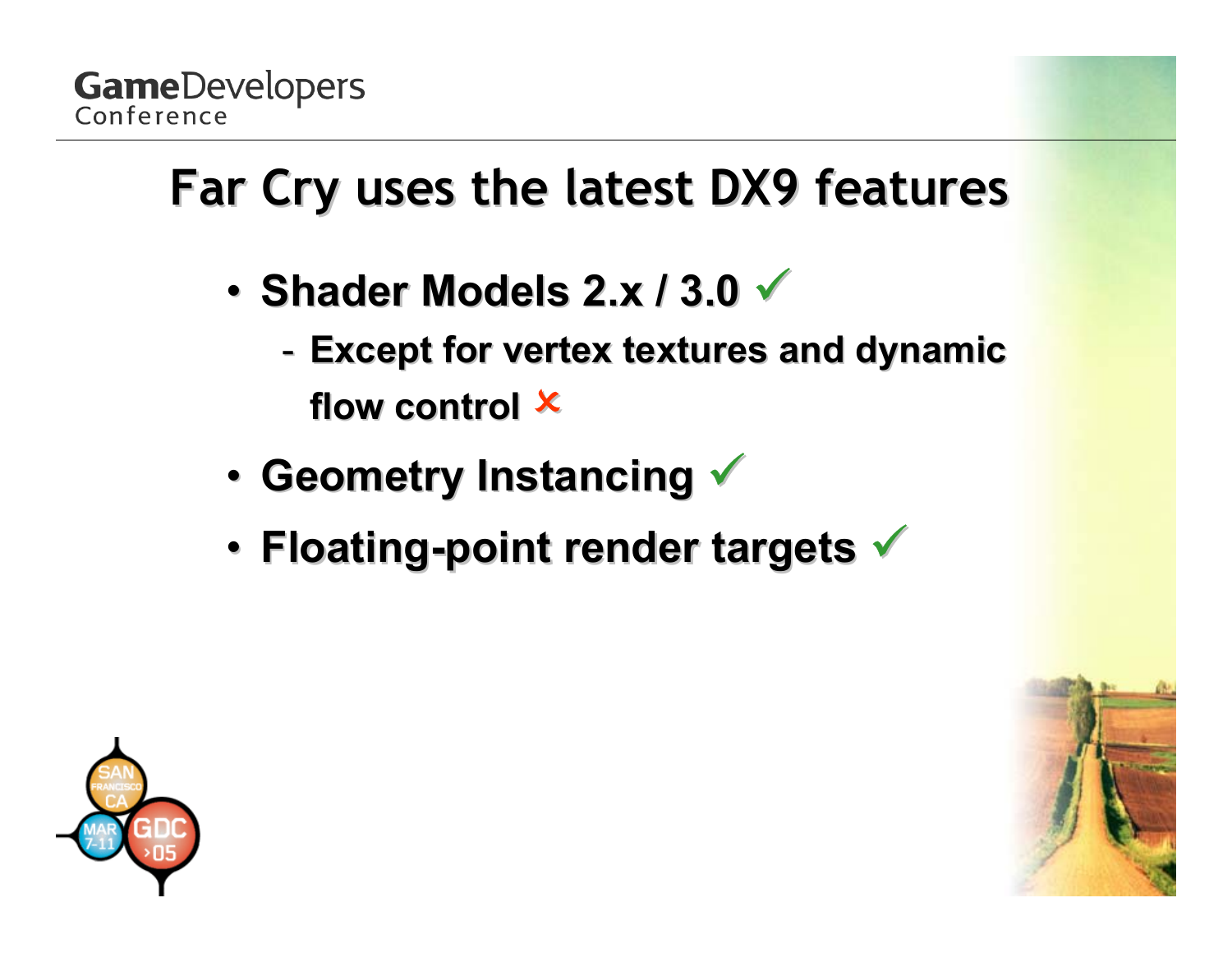# **Dynamic flow control in PS Dynamic flow control in PS**

• **To consolidate multiple lights into one pass, To consolidate multiple lights into one pass, we ideally would want to do something like we ideally would want to do something like this…**

```
float3 finalCol= 0;
float3 diffuseCol= tex2D( diffuseMap, IN.diffuseUV.xy );
float3 normal= mul( IN.tangentToWorldSpace,
                    tex2D( normalMap, IN.bumpUV.xy ).xyz );
for( int
i= 0; i < cNumLights; i++ )
   float3 lightCol = LightColor[ i ];
   float3 lightVec
= normalize( cLightPos[ i ].xyz 
– IN.pos.xyz );
   // 
…// Attenuation, Specular, etc. calculated via if( const_boolean )
   // 
…float nDotL
= saturate( dot( lightVec.xyz, normal ) );
   final += lightCol.xyz * diffuseCol.xyz * nDotL * atten;
return( float4( finalCol, 1 ) );
```
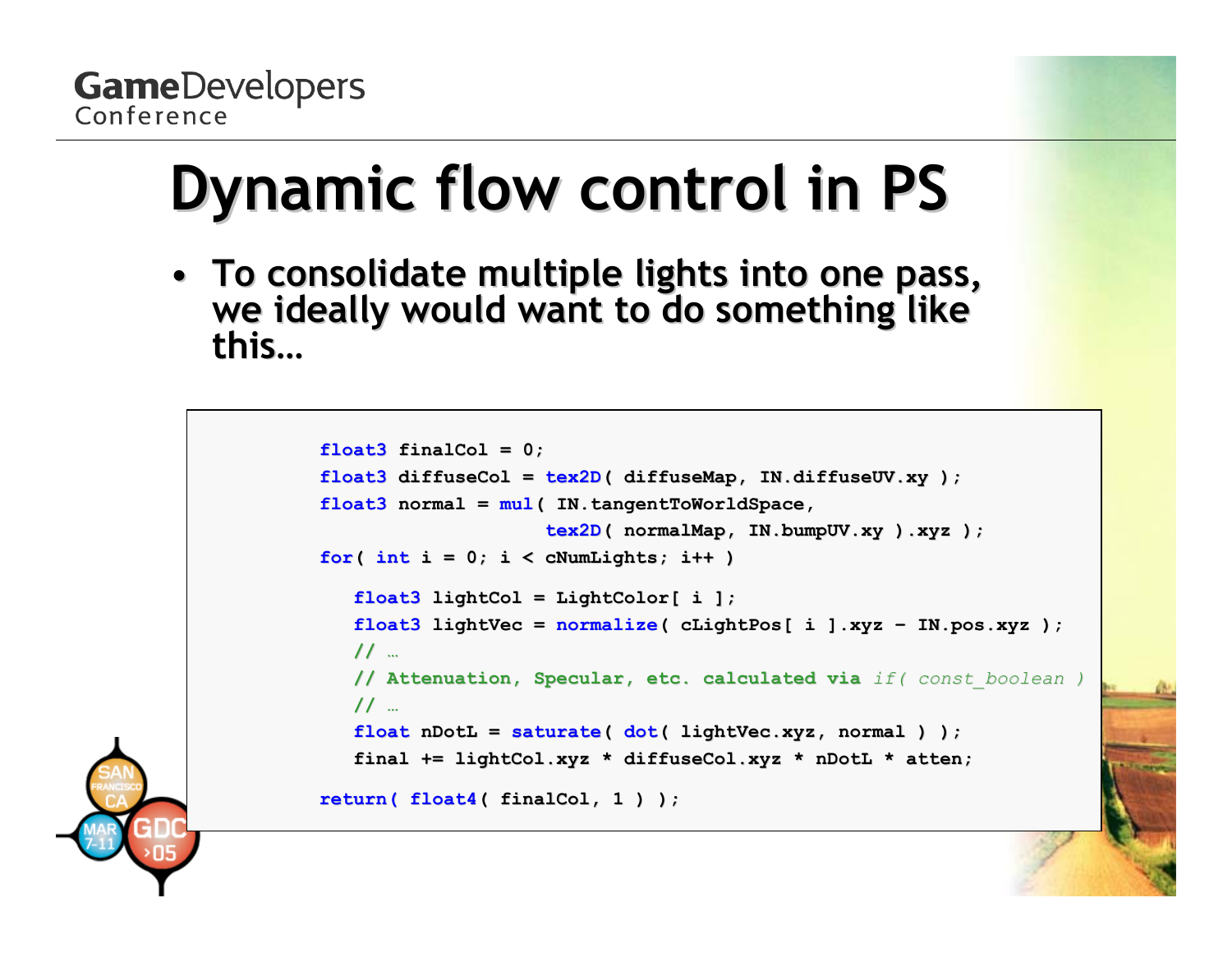# **Dynamic flow control in PS Dynamic flow control in PS**

- Welcome to the real world...
	- **Dynamic indexing only allowed on input registers; prevents passing light data via registers; prevents passing light data via constant registers and index them in a loop constant registers and index them in a loop**
	- – **Passing light info via input registers not Passing light info via input registers not**  feasible as there are not enough of them **(only 10) (only 10)**
	- –**Dynamic branching is not free Dynamic branching is not free**

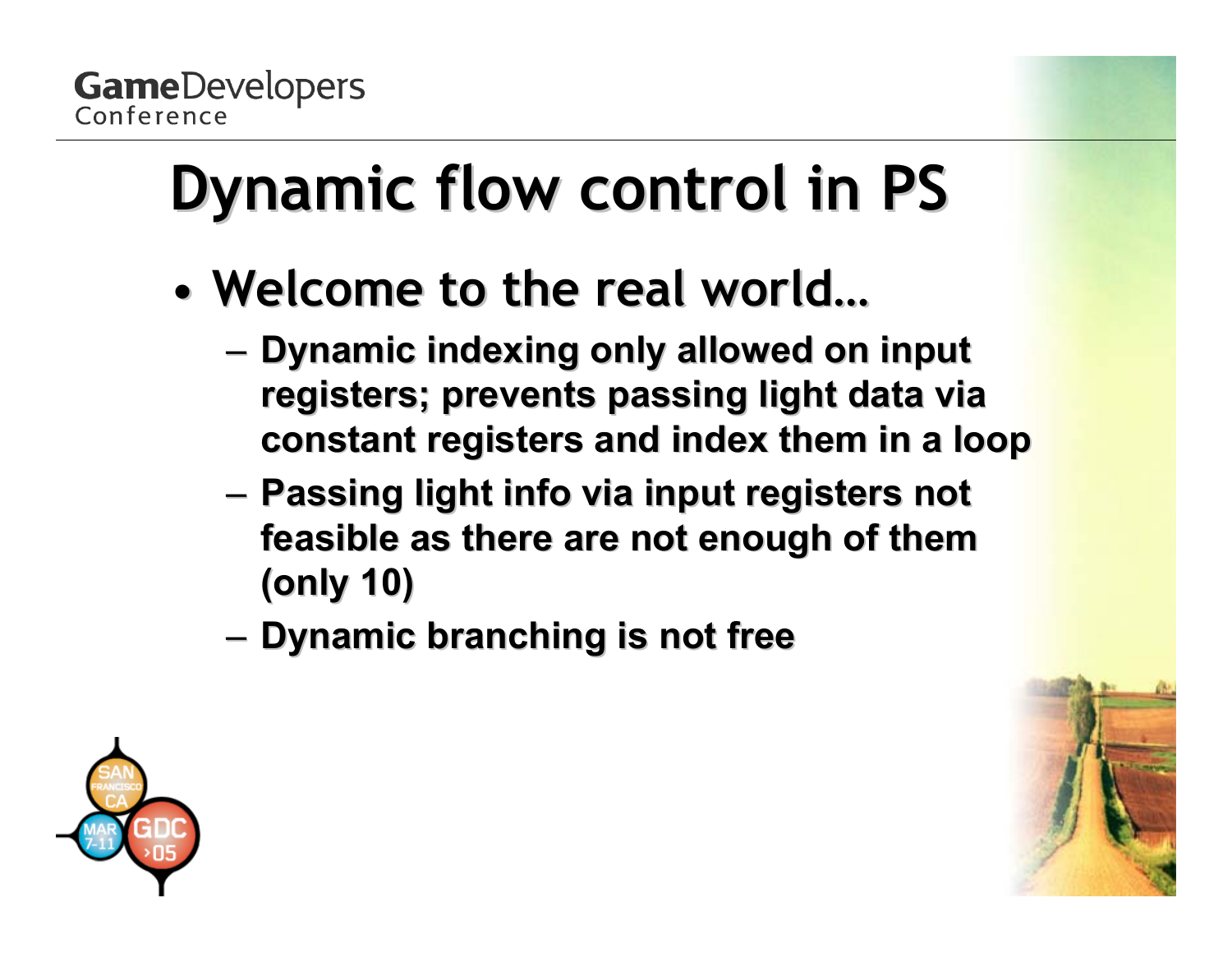# **Loop unrolling Loop unrolling**

- $\bullet$ • We chose not to use dynamic branching and loops
- $\bullet$ **Used static branching and unrolled loops instead**
- •**Works well with Far Cry's existing shader framework Works well with Far Cry's existing shader framework**
- $\bullet$ **•** Shaders are precompiled for different light masks
	- **0 -4 dynamic light sources per pass 4 dynamic light sources per pass**
	- **3 different light types (spot, omni, directional) 3 different light types (spot, omni, directional)**
	- **2 modification types per light (specular only, occlusion 2 modification types per light (specular only, occlusion map)**
- Can result in over 160 instructions after loop unrolling **when using 4 lights when using 4 lights**
	- **Too long for ps\_2\_0 Too long for ps\_2\_0**
	- **Just fine for ps\_2\_a, ps\_2\_b and ps\_3\_0! Just fine for ps\_2\_a, ps\_2\_b and ps\_3\_0!**
- •**To avoid run time stalls, use a pre To avoid run time stalls, use a pre -warmed shader cache warmed shader cache**

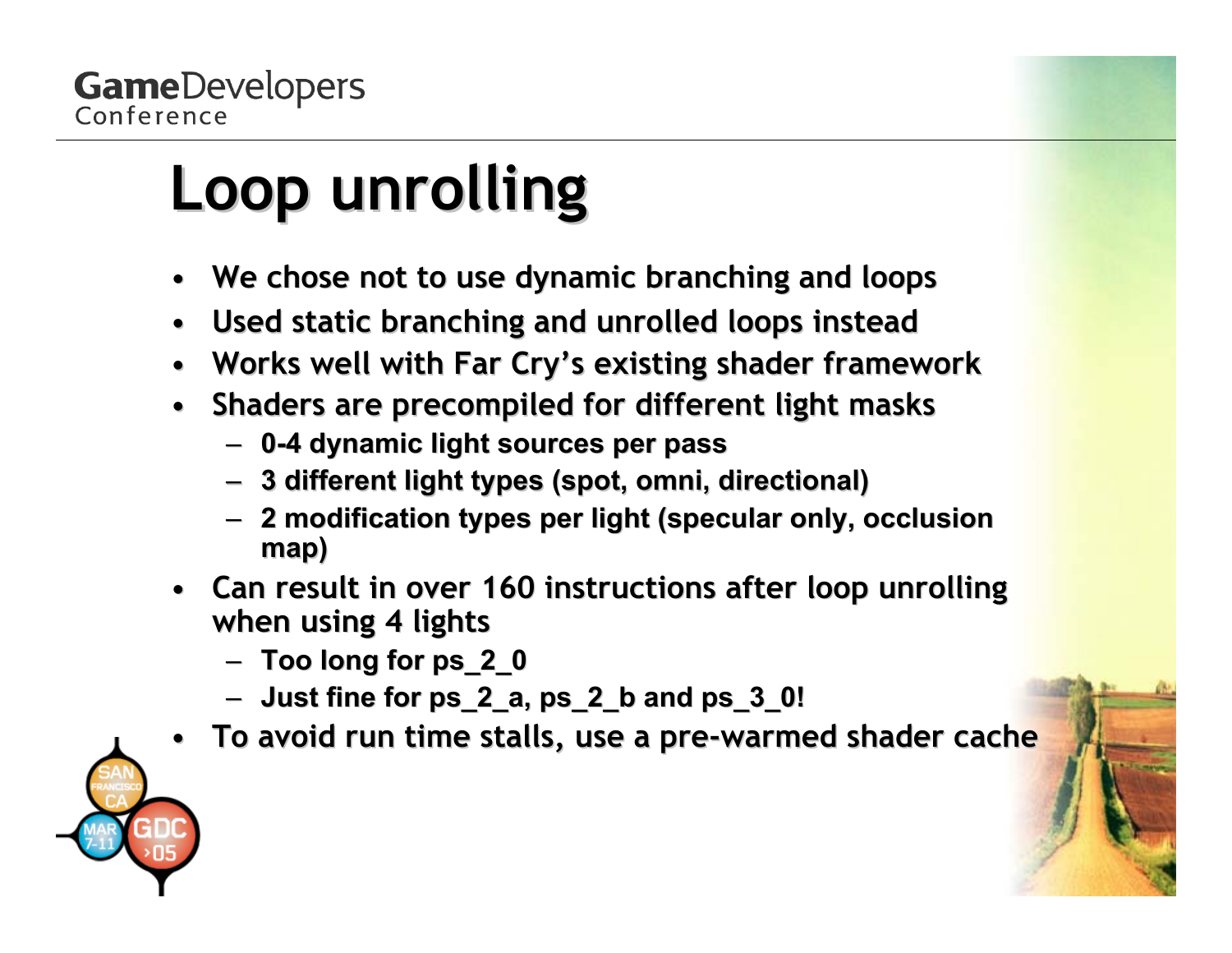

# **How the shader cache works How the shader cache works**

- •**Specific shader depends on:** 
	- **1)** Material type **(e.g. skin, (e.g. skin, phong, metal) , metal)**
	- **2) Material usage flags Material usage flags (e.g. bump (e.g. bump -mapped, specular) mapped, specular)**
	- **3) Specific environment (e.g. light mask, fog) (e.g. light mask, fog)**

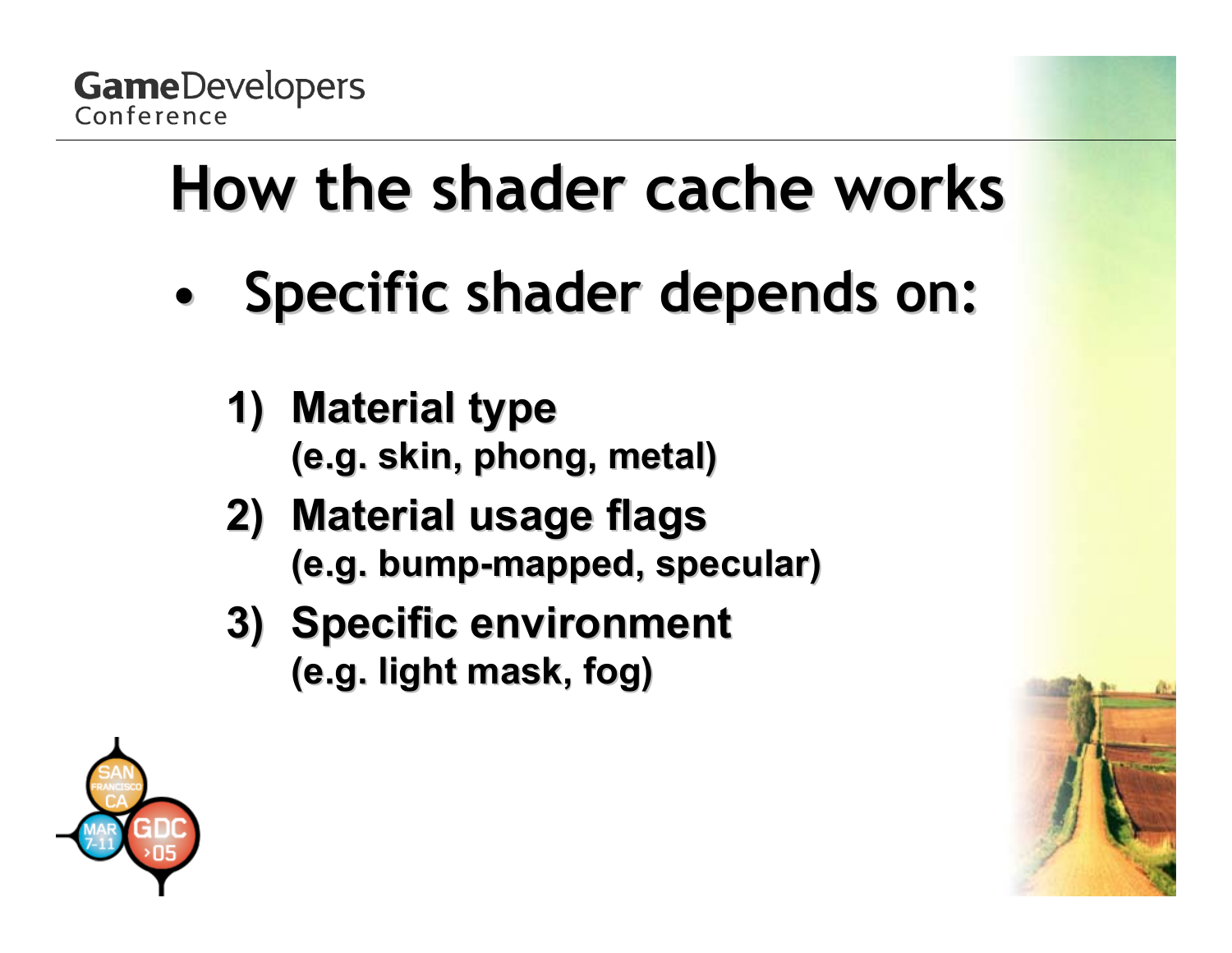## **How the shader cache works How the shader cache works**

- $\bullet$ **•** Cache access:
	- $-$  Object to render already has shader handles? Use those!
	- –**Otherwise t ry t o find t he shader in e shader in memory**
	- –**If that fails load from harddisk If that fails load from harddisk**
	- **If that fails generate VS/PS, store backup on harddisk If that fails generate VS/PS, store backup on harddisk**
	- –**Finally, save shader handles in object Finally, save shader handles in object**
- $\bullet$ **•** Not the ideal solution but
	- –**Works reasonably well on existing hardware**
	- **Was easy to integrate without changing assets Was easy to integrate without changing assets**
- $\bullet$  **For the cache to be efficient… For the cache to be efficient…**
	- –All used combinations of a shader should exist as pre-cached **files on HD les on HD**
		- •**On the fly update causes stalls due to time required for shader compilation!**
	- $-$  However, maintaining the cache can become cumbersome

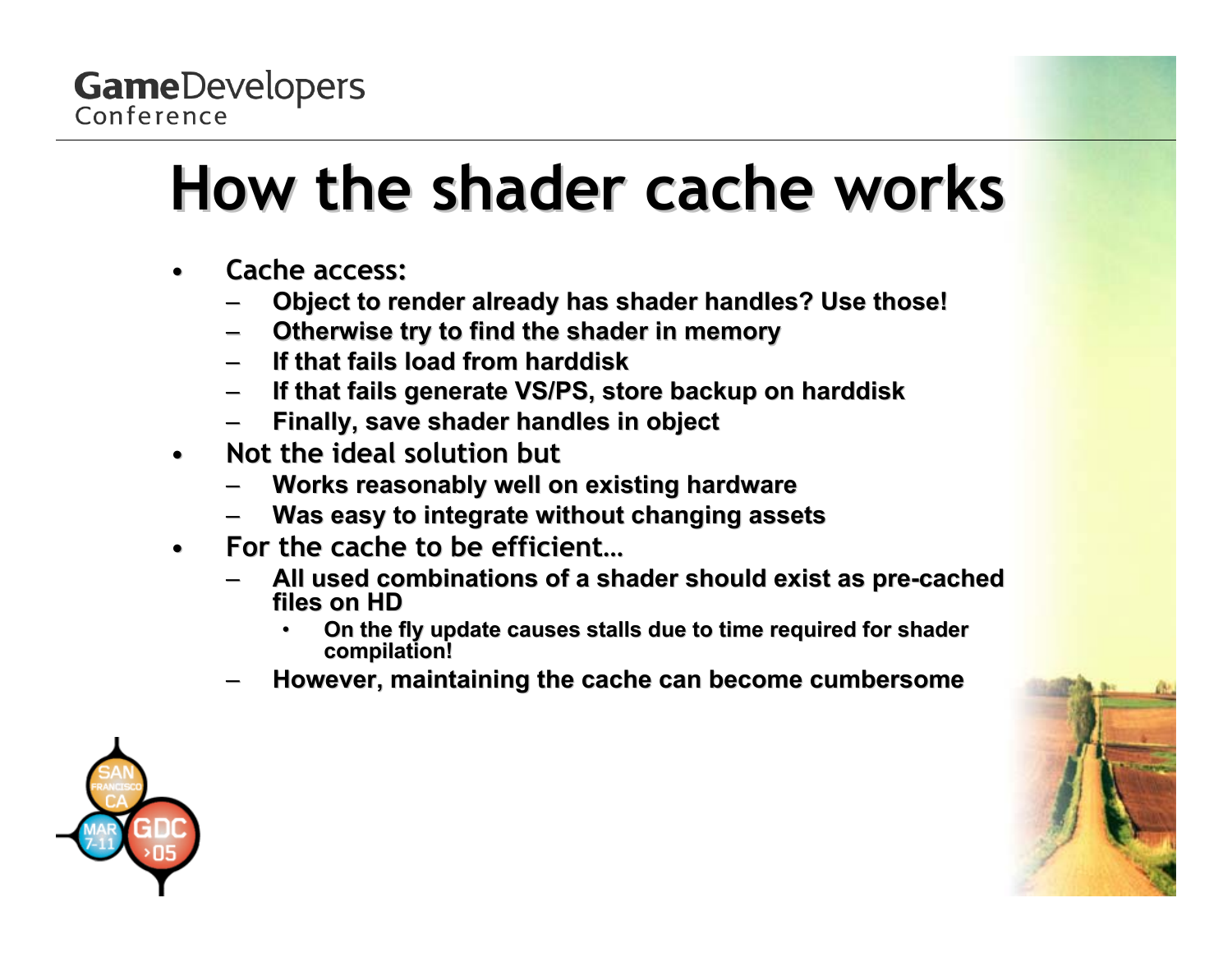#### **Loop unrolling Loop unrolling Pros/Cons Pros/Cons**

- **Pros:**
	- –**Speed! Not branching dynamically saves quite a few**  $\blacksquare$ **cycles**
	- –**At the time, we found switching shaders to be more efficient than dynamic branching**
- **Cons:**
	- –**– Needs sophisticated shader caching, due to number** of shader combinations per light mask (244 after **presorting of combinations) presorting of combinations)**
	- –**Shader pre Shader pre -compilation takes time compilation takes time**
	- –— Shader cache for Far Cry 1.3 requires about 430 MB **i (compressed down to ~23 MB in patch exe) (compressed down to ~23 MB in patch exe)**

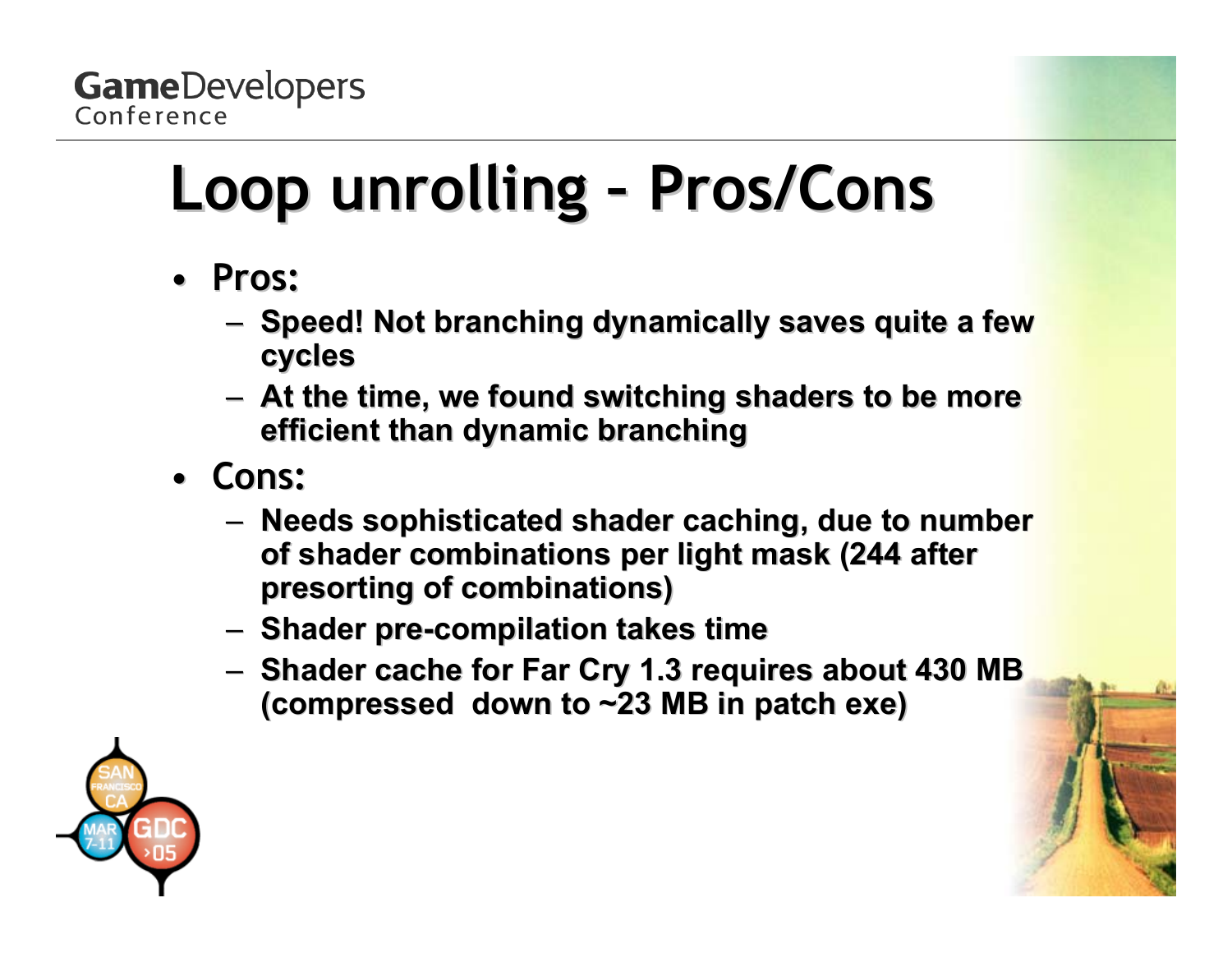## **Geometry Instancing Geometry Instancing**

- •• Potentially saves cost of *n*-1 draw calls when rendering *n* **instances of an object instances of an object**
- •**Far Cry uses it mainly to speed up vegetation rendering**
- **Per instance attributes: Per instance attributes:**
	- **Position Position**
	- **Size**
	- **Bending info Bending info**
	- **Rotation (only if needed) Rotation (only if needed)**
- **Reduce the number of instance attributes! Two methods:** 
	- **Vertex shader constants Vertex shader constants**
		- **Use for objects having more than 100 polygons Use for objects having more than 100 polygons**
	- **Attribute streams Attribute streams**
		- Use for smaller objects (sprites, impostors)

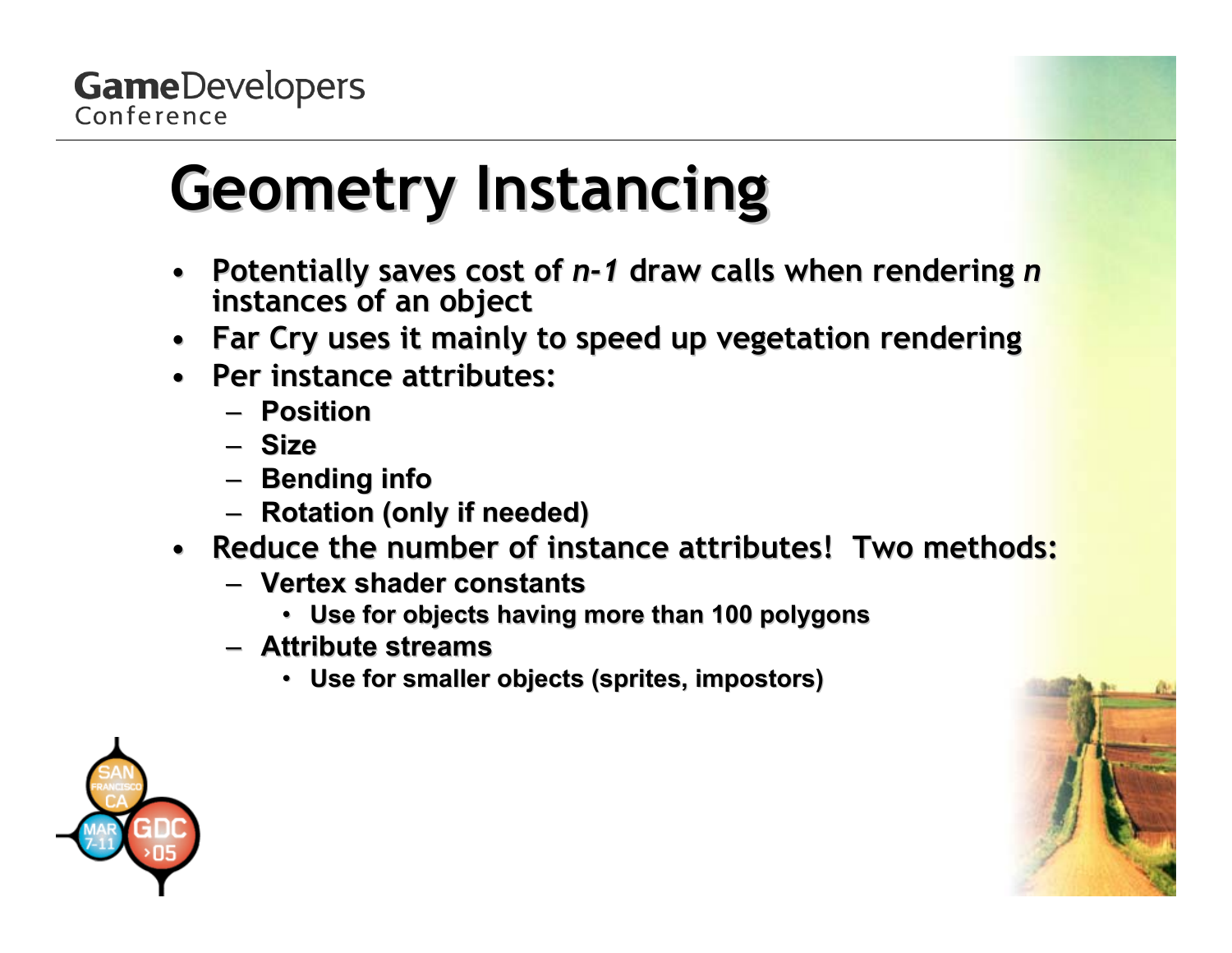### **Instance Attributes in VS Constants Instance Attributes in VS Constants**

- •**Best for objects with large numbers of polygons,** Best for objects with large numbers of polygons,<br>prevents GPU from becoming attribute bound (se prevents GPU from becoming attribute bound (see<br>Cem's talk) Cem's talk)
- Put instance data in VS constants and index into **additional stream additional stream**
	- –— WGF 2.0 will support an automatically generated instance index!
- Large batches need to be split up to fit attributes in VS constant (try to fit attributes for at least eight instances<br>to amortize startup cost!)
- $\bullet$ *<u>Use SetStreamSourceFrequency to setup geometry instance instance instance in Setup geometry instance as follows*</u> **ws…**

 $Setst$ reamSourceFrequency ( qeomStream, *D3DSTREAMSOURCE\_INDEXEDDATA | D3DSTREAMSOURCE\_INDEXEDDATA | numInstances numInstances );*  $Setst$ reamSourceFrequency( instStream, *D3DSTREAMSOURCE\_IN D3DSTREAMSOURCE\_INSTANCEDATA | 1 ); STANCEDATA | 1 );*

•Be sure to reset the vertex stream frequency once you're done,  $SSSF$  (  $strNum$ , 1 )**!**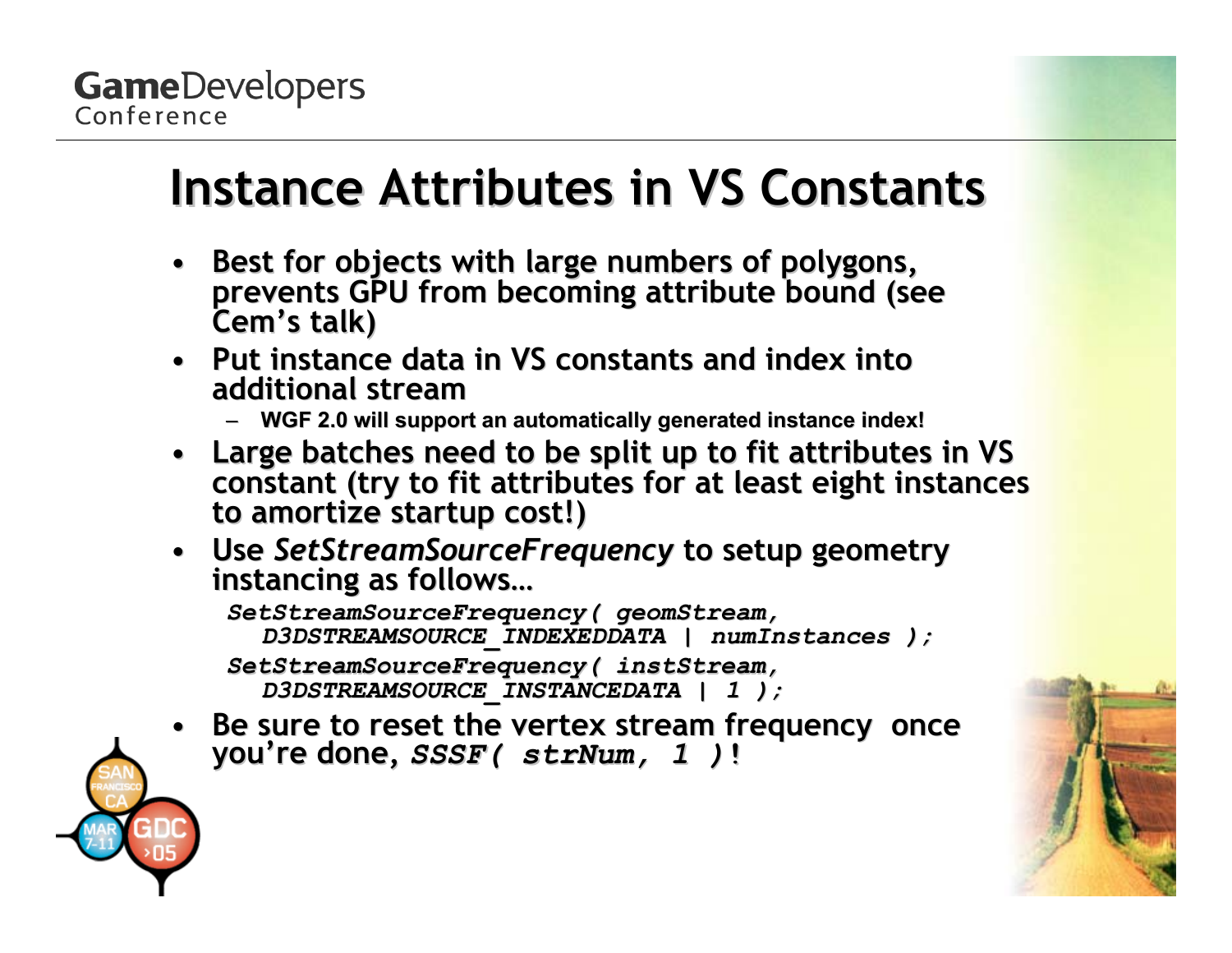### **VS Snippet to unpack attributes (position & size) from VS constants to create & size) from VS constants to create matMVP and transform vertex and transform vertex**

```
const float4x4 cMatViewProj;
const float4 cPackedInstanceData[ numInstances ];
float4x4 matWorld;
float4x4 matMVP;
int i = IN.InstanceIndex;
matWorld[ 0 ] = float4( cPackedInstanceData[ i ].w, 0, 0, 
cPackedInstanceData[ i ].x );
matWorld[ 1 ] = float4( 0, cPackedInstanceData[ i ].w, 0, 
cPackedInstanceData[ i ].y );
matWorld[ 2 ] = float4( 0, 0, cPackedInstanceData[ i ].w, 
cPackedInstanceData[ i ].z );
matWorld[ 3 ] = float4( 0, 0, 0, 1 );
matMVP = mul( cMatViewProj, matWorld );
OUT.HPosition = mul( matMVP, IN.Position );
```
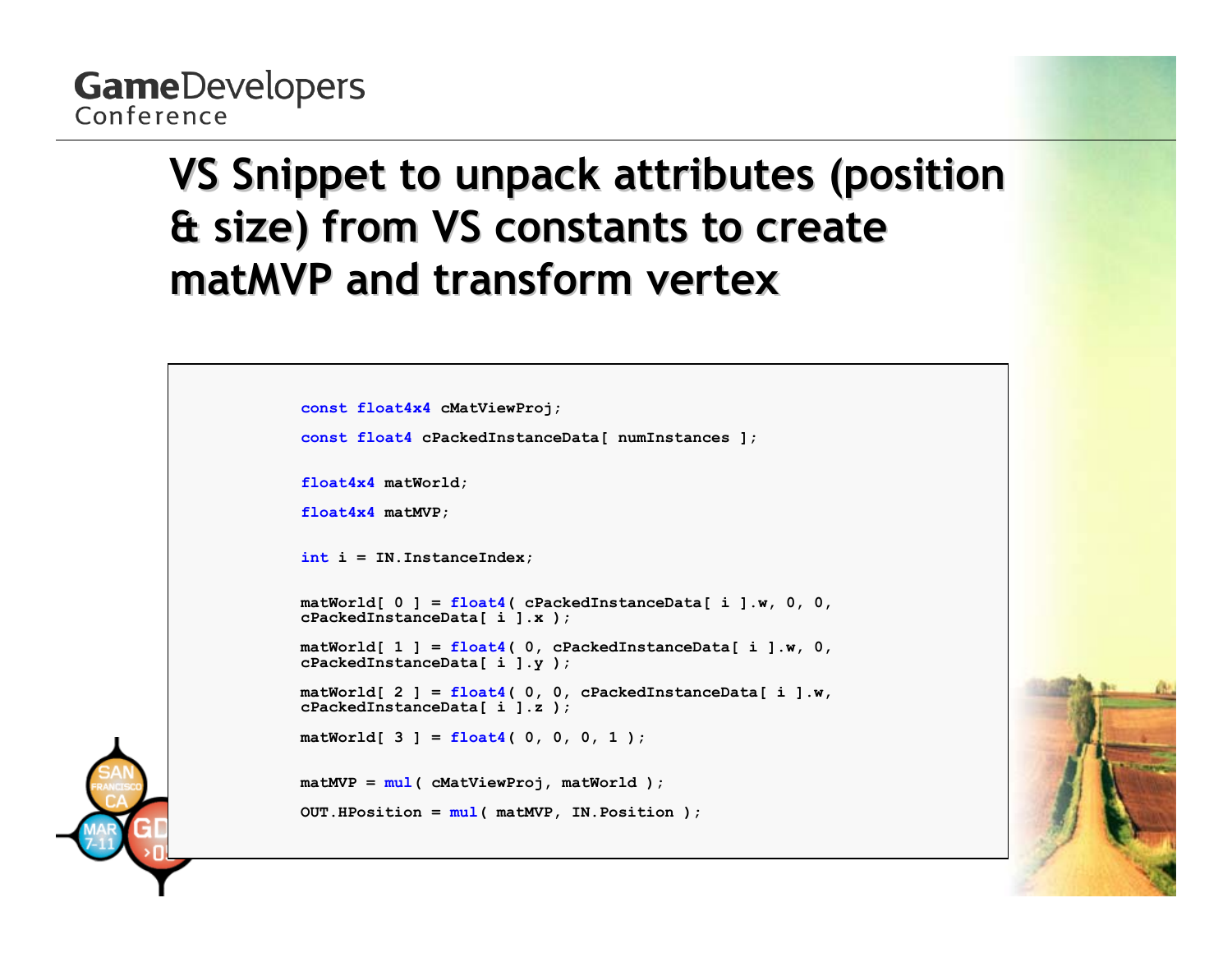## **Instance Attribute Streams Instance Attribute Streams**

- Original geometry instancing approach... "Only pay the cost for 1 draw call when rendering *n* **instances" instances"**
- Best for objects with few polygons, less likely **to become attribute bound to become attribute bound**
- **Put per instance data into additional stream Put per instance data into additional stream**
- Setup vertex stream frequency as before and **reset when you're done reset when you're done**

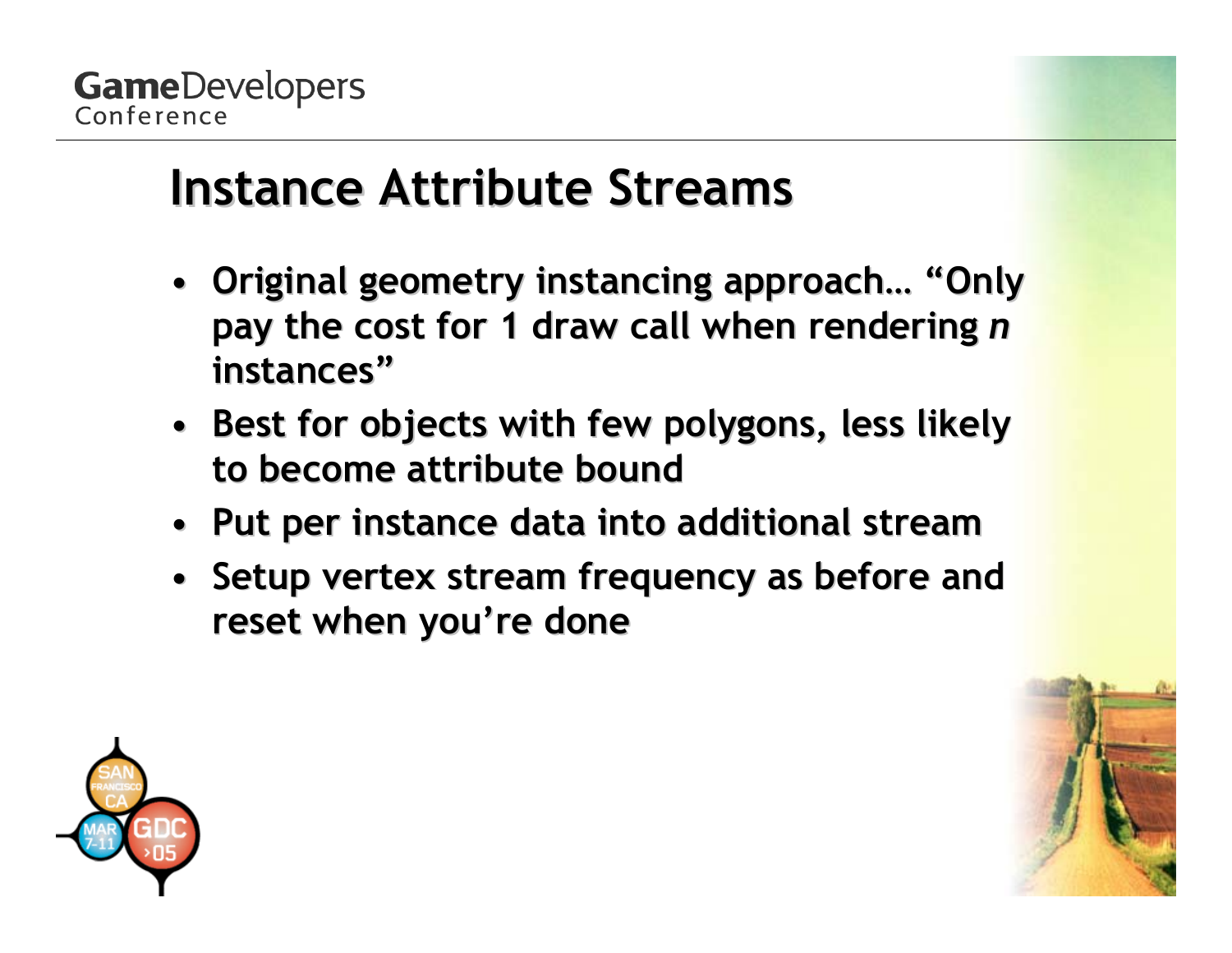### **VS Snippet to unpack attributes (position & size) from attribute stream to create & size) from attribute stream to create matMVP and transform vertex and transform vertex**

```
const float4x4 cMatViewProj;
float4x4 matWorld;
float4x4 matMVP;
matWorld[ 0 ] = float4( IN.PackedInstData.w, 0, 0, 
IN.PackedInstData.x );
matWorld[ 1 ] = float4( 0, IN.PackedInstData.w, 0, 
IN.PackedInstData.y );
matWorld[ 2 ] = float4( 0, 0, IN.PackedInstData.w, 
IN.PackedInstData.z );
matWorld[ 3 ] = float4( 0, 0, 0, 1 );
matMVP = mul( cMatViewProj, matWorld );
OUT.HPosition = mul( matMVP, IN.Position );
```


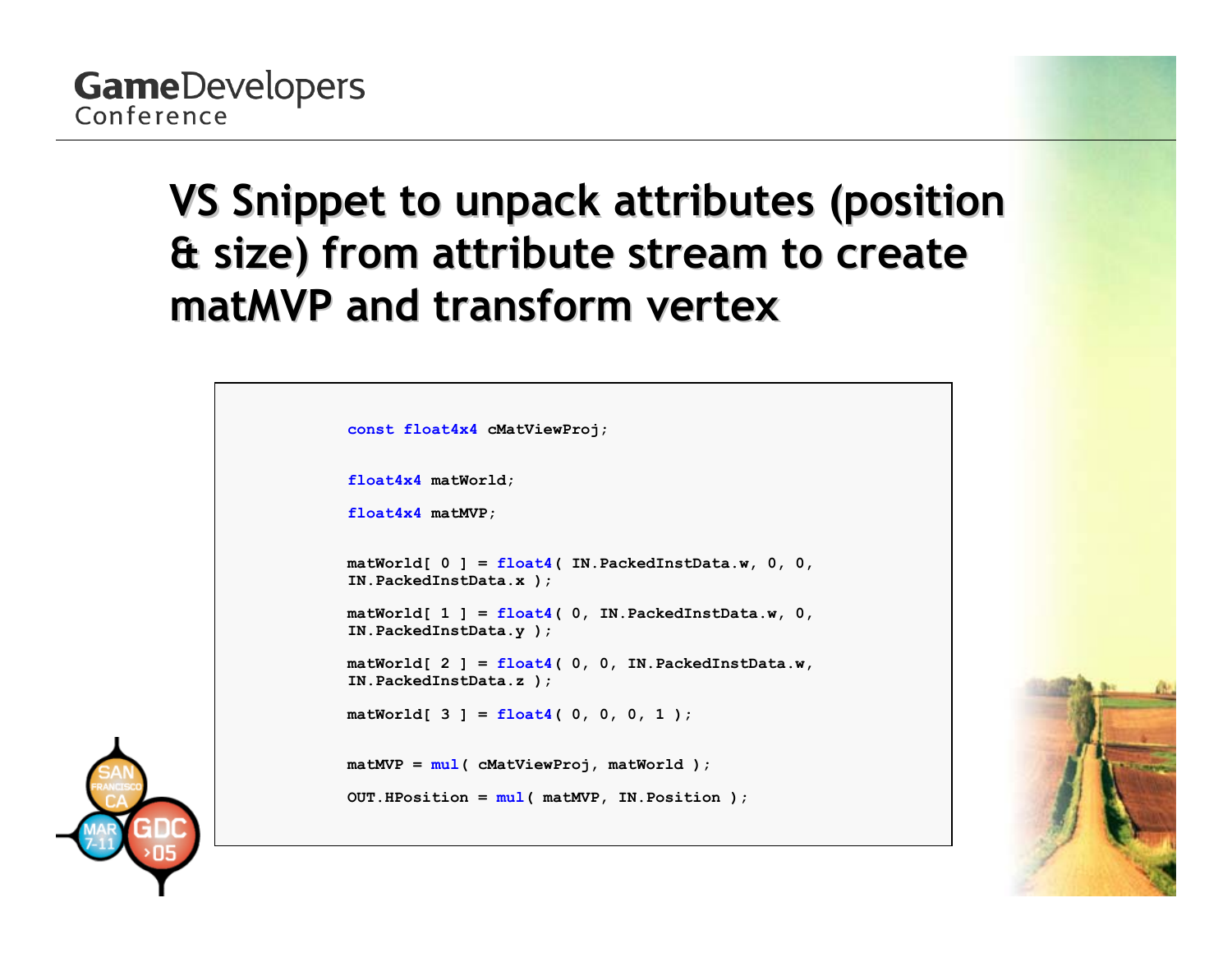#### **Geometry Instancing Results Results**

- •**• Depending on the amount of vegetation, rendering speed vegetation, rendering speed increases up to 40% (when heavily increases up to 40% (when heavily draw call limited) draw call limited)**
- •**• Allows us to increase sprite distance ratio, a nice visual improvement ratio, a nice visual improvement**  with only a moderate rendering **speed hit speed hit**

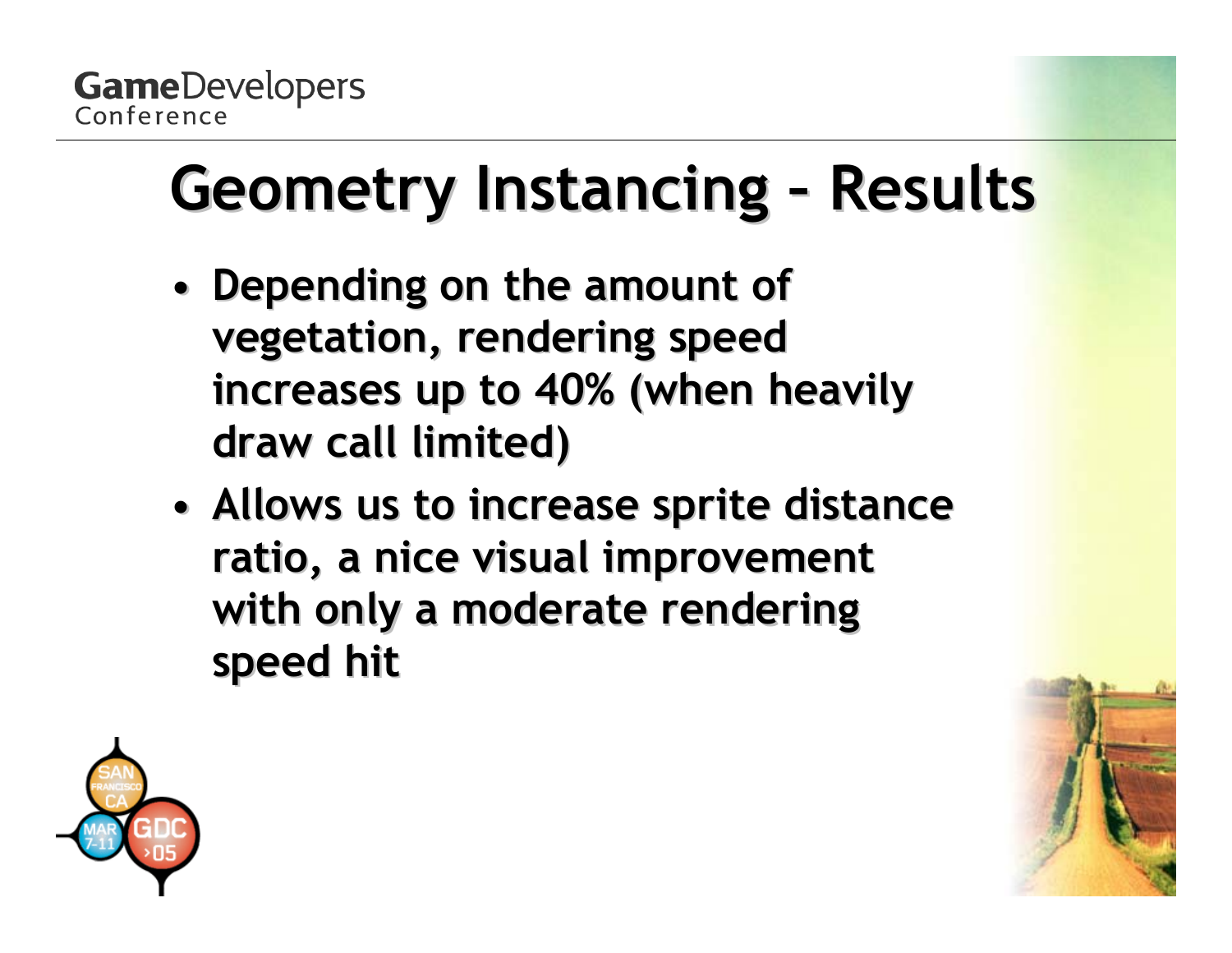# **Scene drawn normally Scene drawn normally**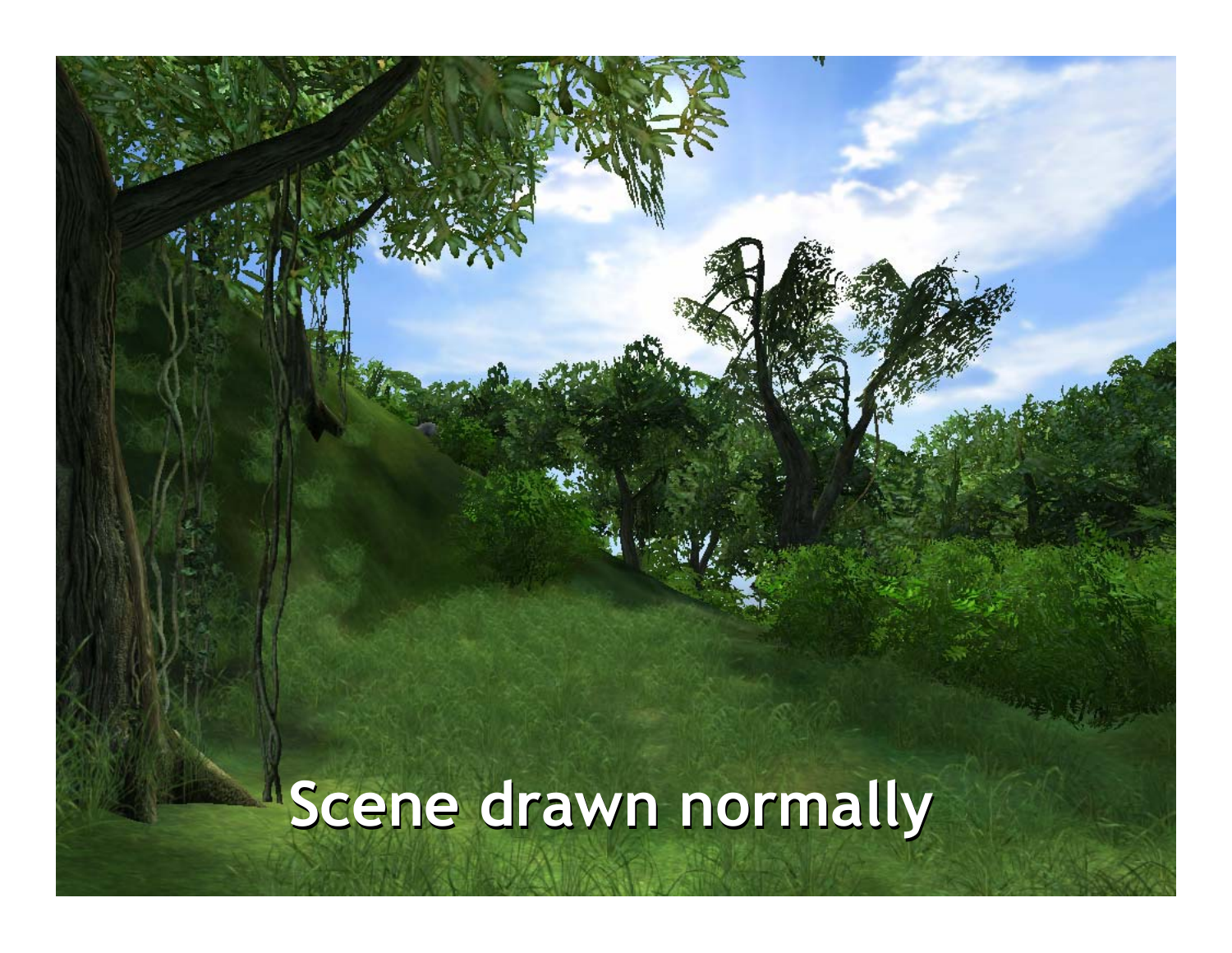**Batches visualized – Vegetation objects Batches visualized – Vegetation objects tinted the same way get submitted in** *one* **tinted the same way get submitted in** *one* **draw call! draw call!**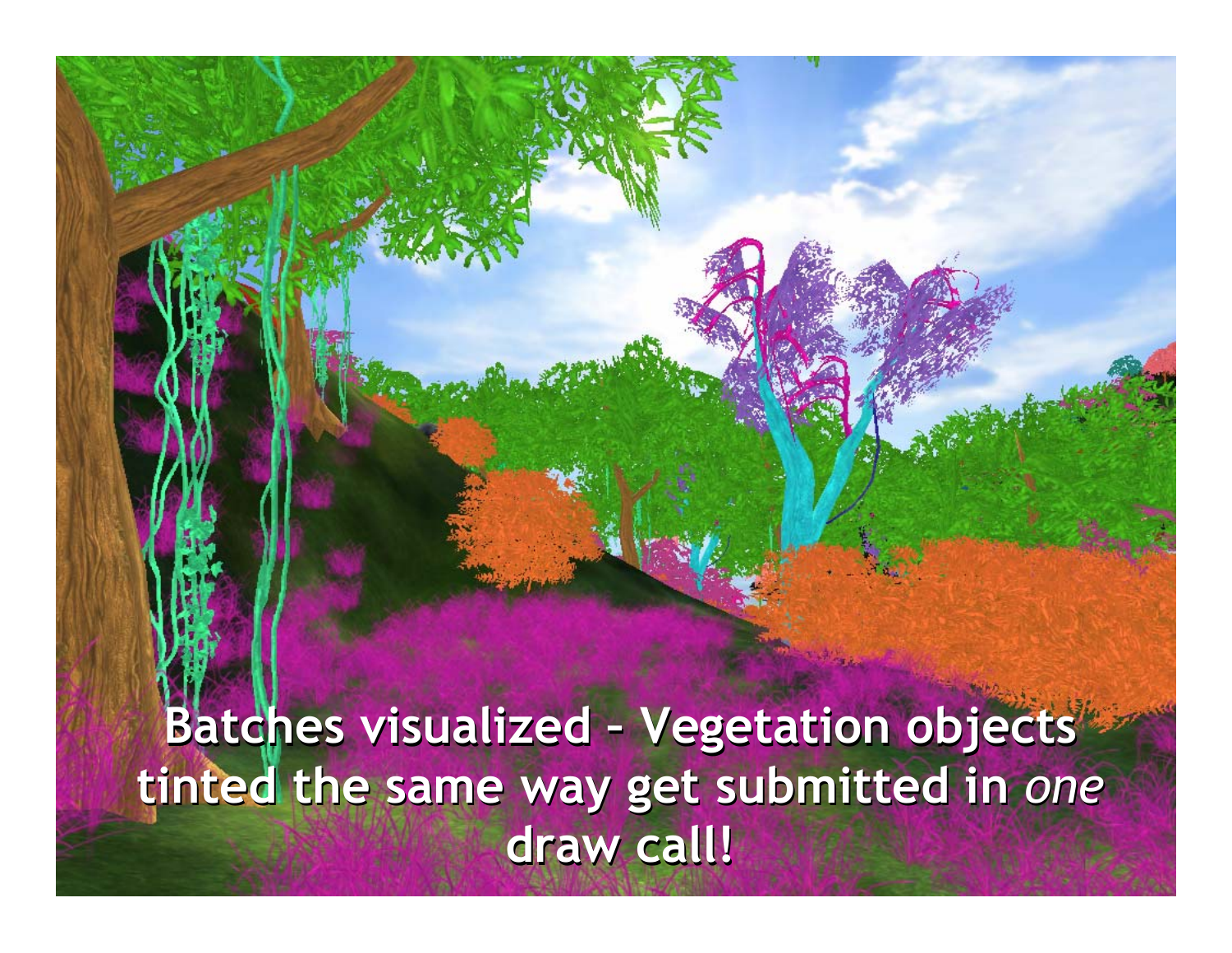# **High Dynamic Range Rendering High Dynamic Range Rendering**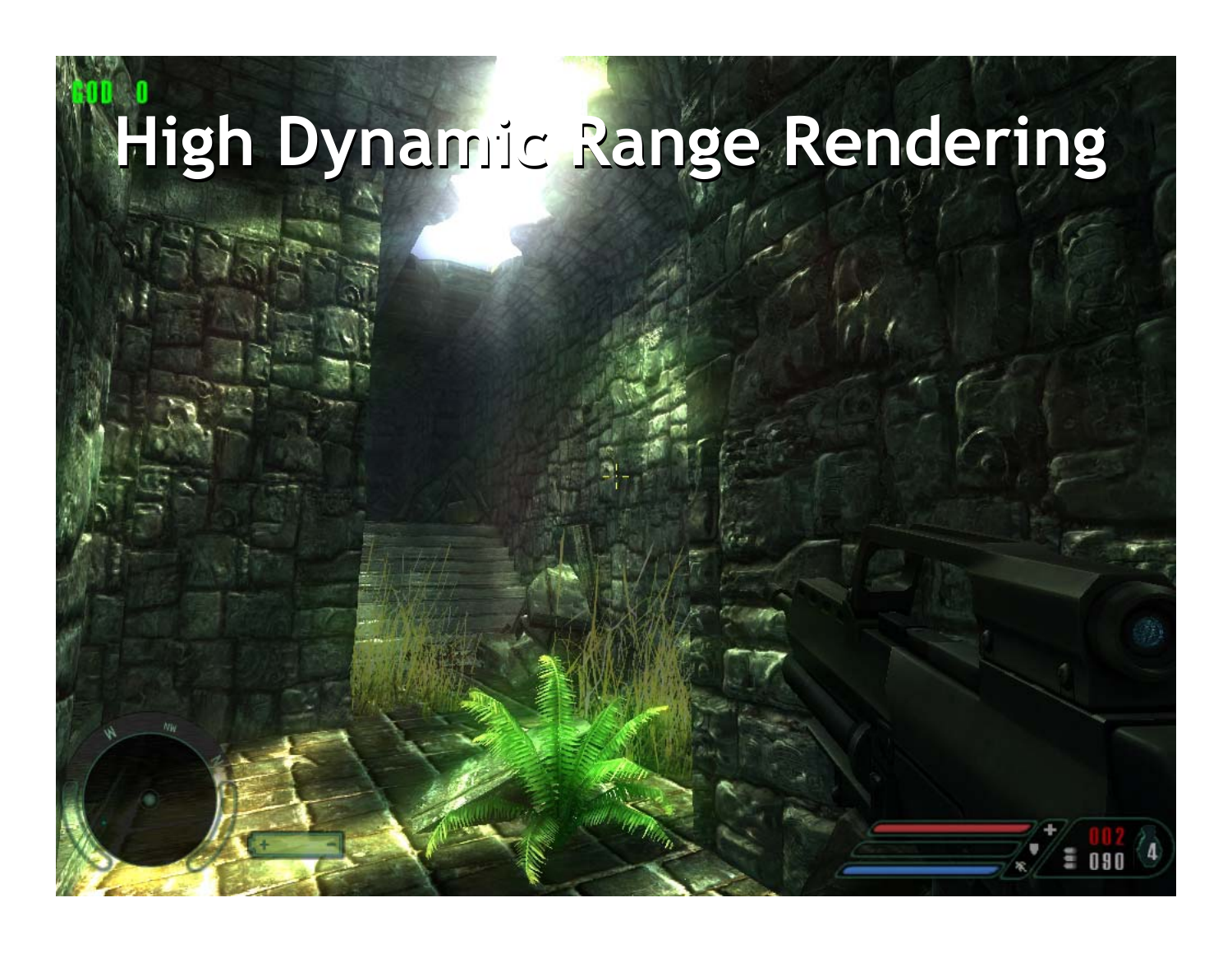# **High Dynamic Range Rendering**

- •**• Uses A16B16G16R16F render target format**
- •**Alpha blending and filtering is essential Alpha blending and filtering is essential**
- • **Unified solution for post Unified solution for post -processing processing**
	- – **Glare, flares, etc. can be added more Glare, flares, etc. can be added more naturally naturally**

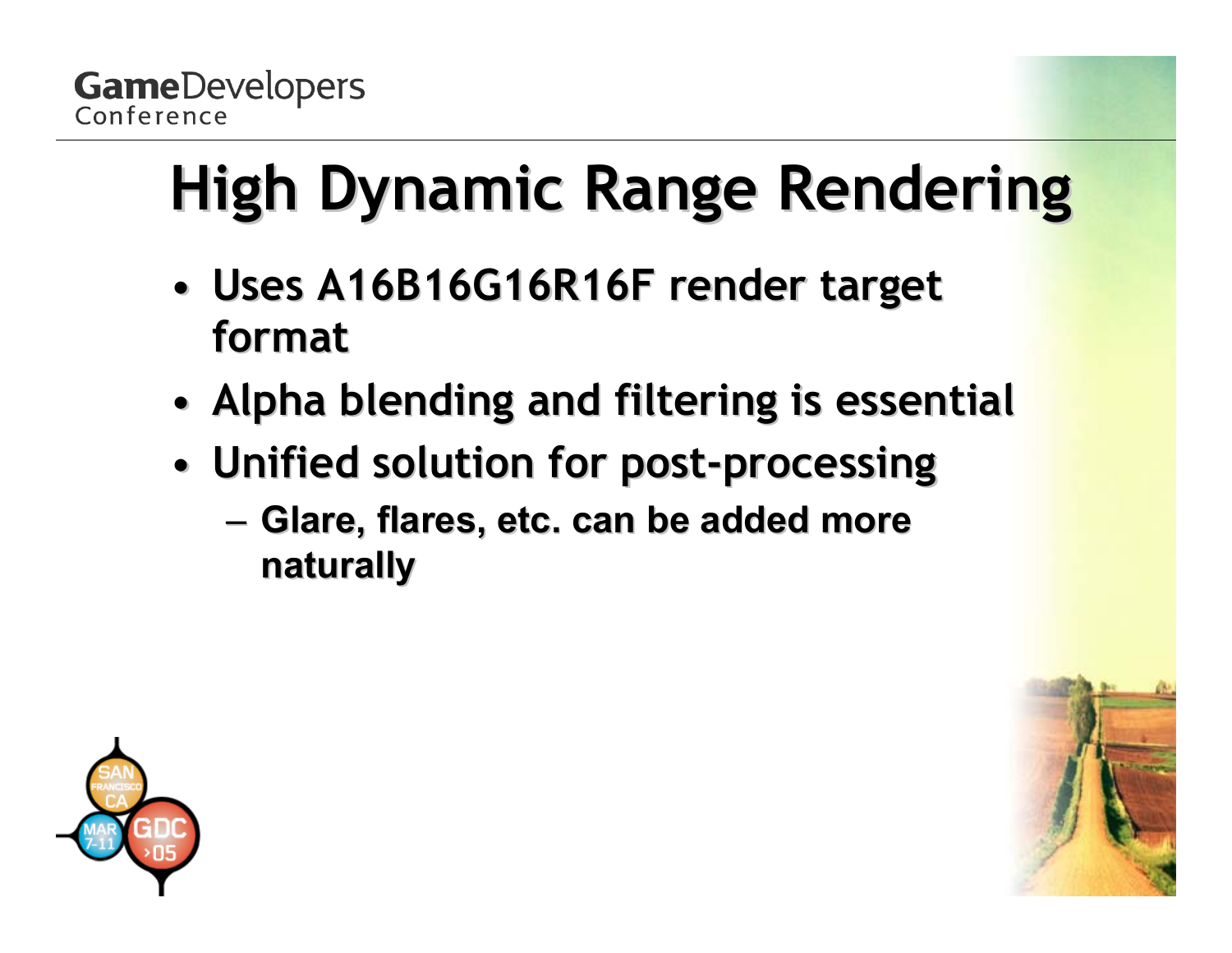# **HDR – Implementation Implementation**

- • **HDR in Far Cry follows standard HDR in Far Cry follows standard approaches approaches**
	- –**Kawase's Kawase's bloom filters bloom filters**
	- –**Reinhard's Reinhard's tone mapping operator tone mapping operator**
	- –**See DXSDK sample See DXSDK sample**
- **Performance hint Performance hint**
	- – **For post processing try splitting your For post processing try splitting your**  color into rg, ba and write them into two **MRTs of format G16R16F. That's more cache efficient on some cards. cache efficient on some cards.**

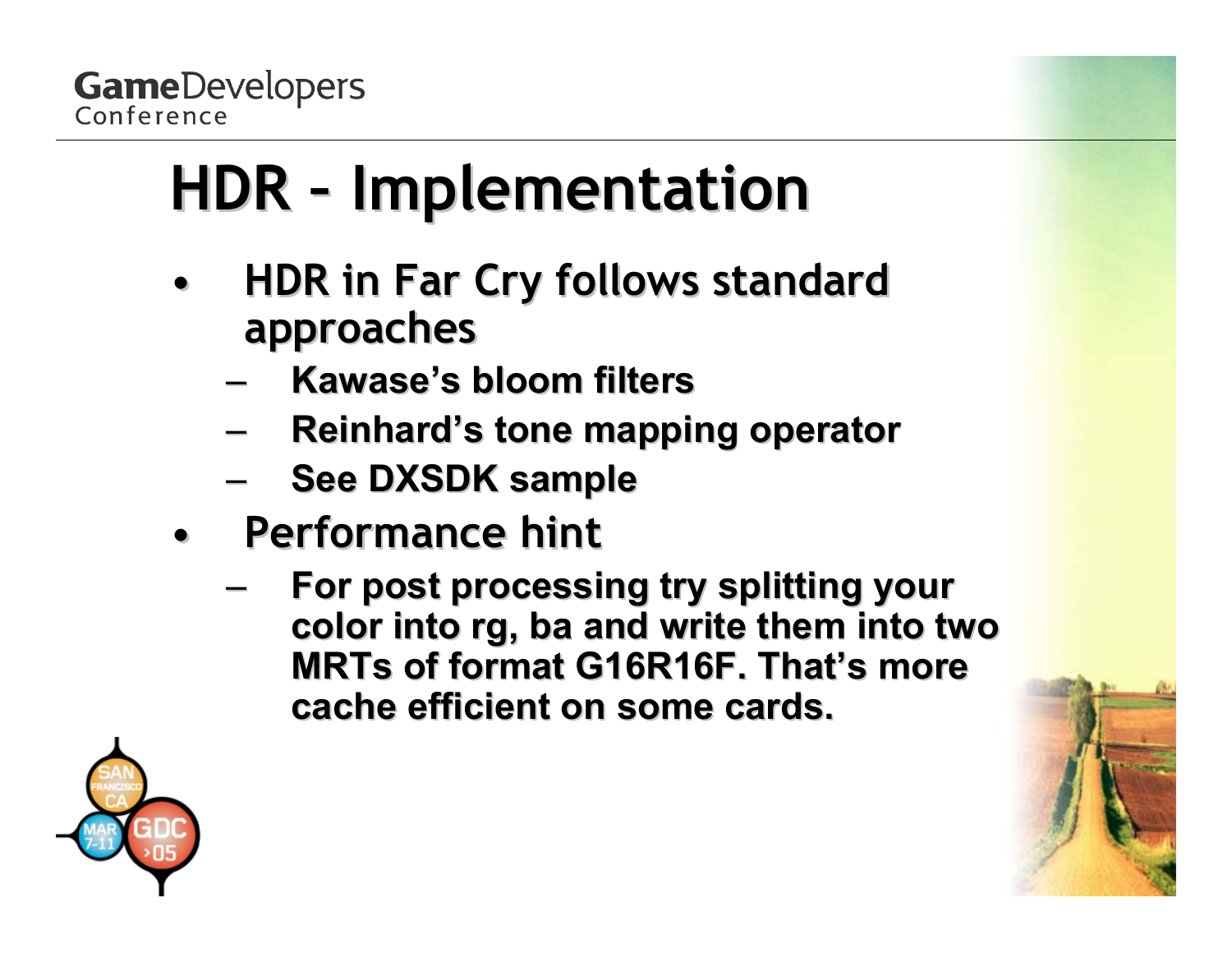# **Bloom from [Kawase03] Bloom from [Kawase03]**

- •**Repeatedly apply small blur filters**
- **Composite bloom with original image Composite bloom with original image**
	- $-$  Ideally in HDR space, followed by tone mapping









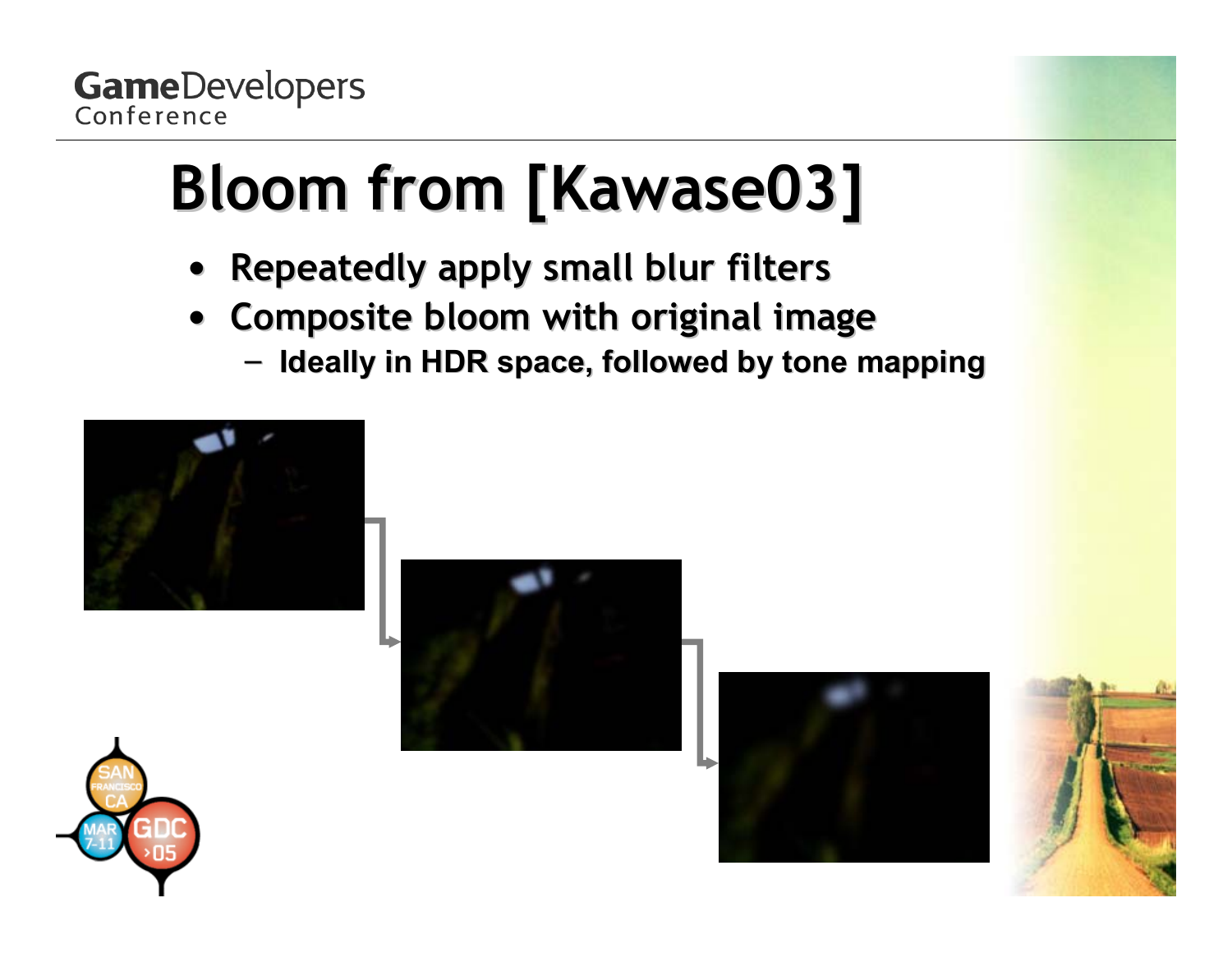## **Increase Filter Size Each Pass Increase Filter Size Each Pass**

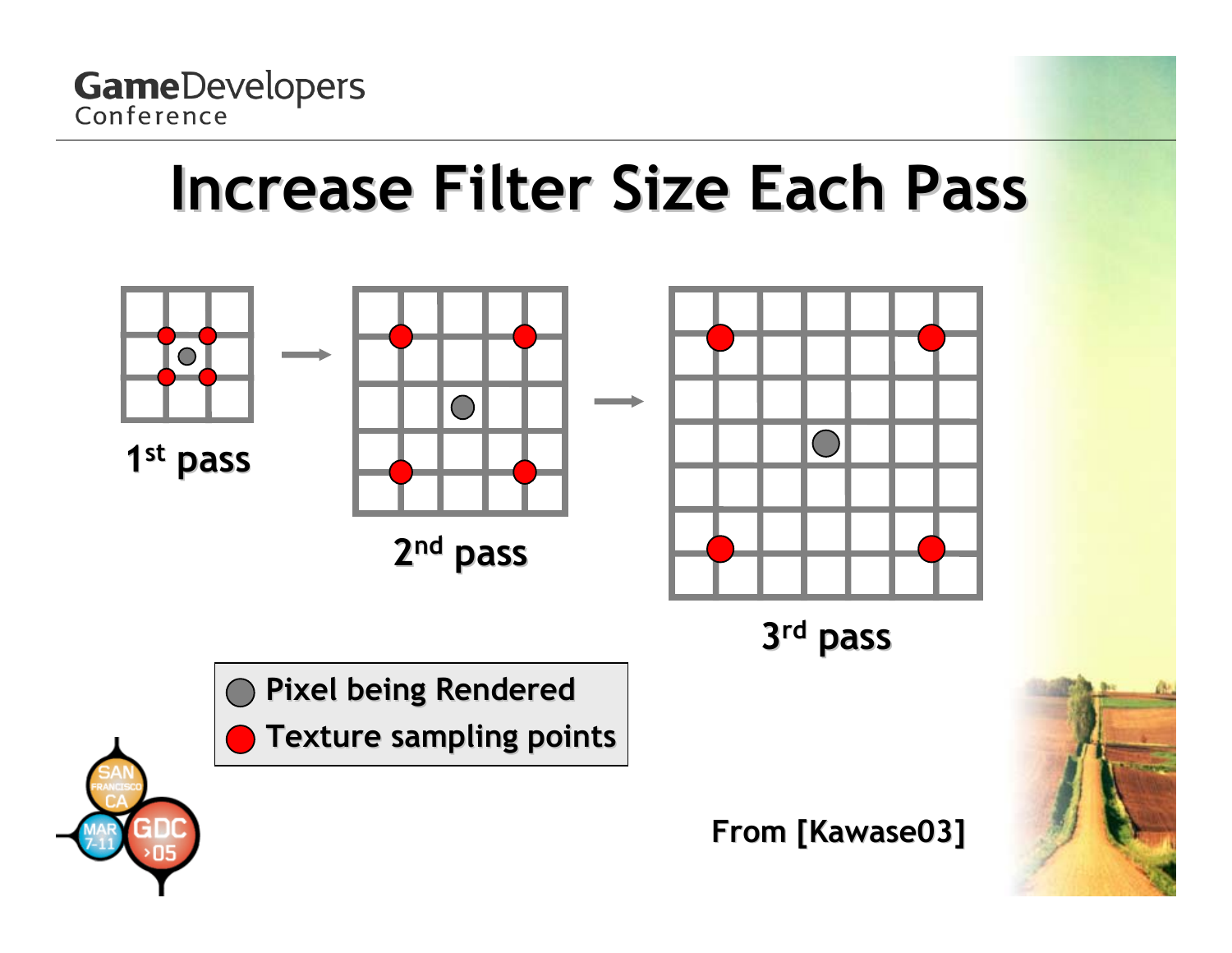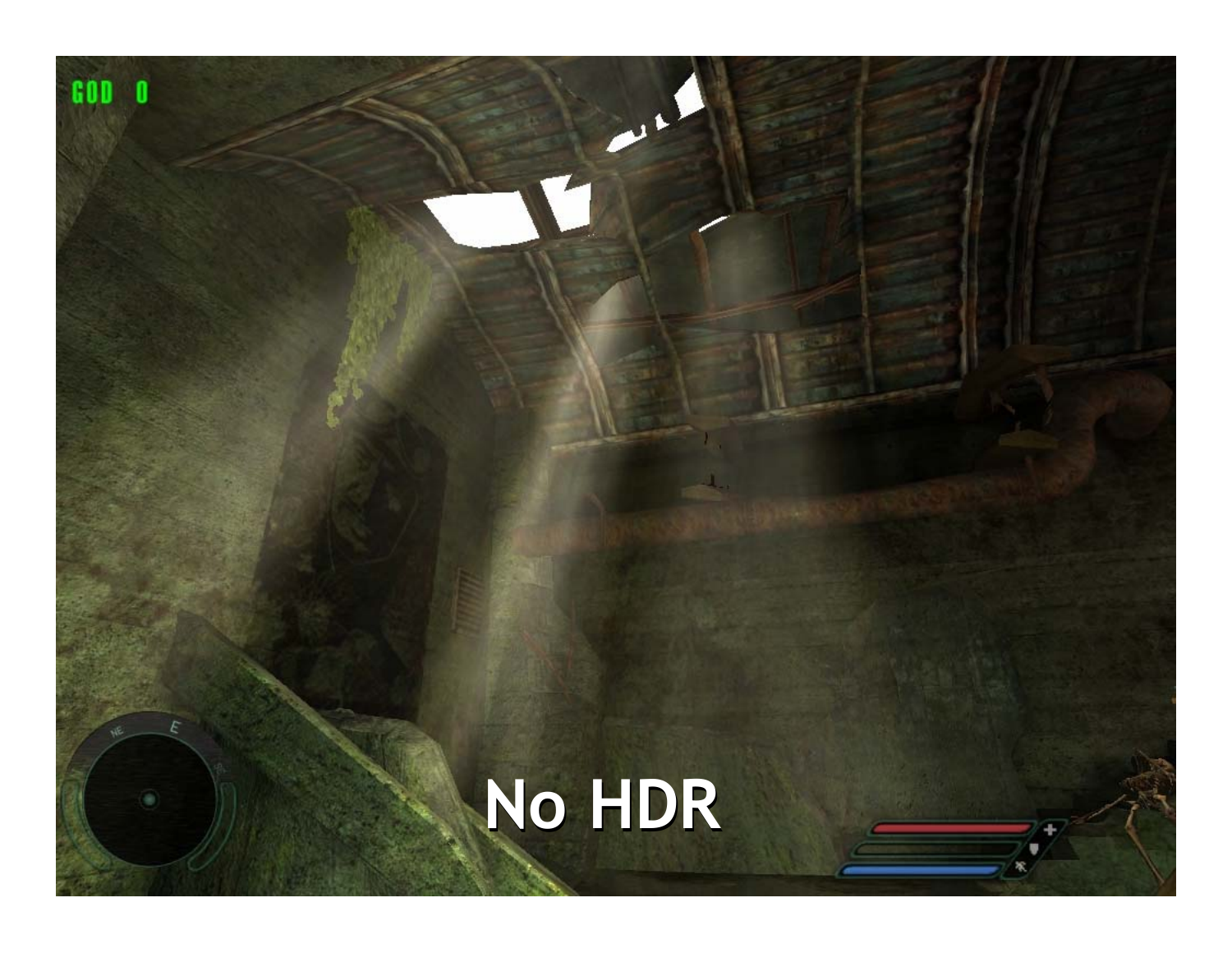**HDR (tone mapped scene + bloom + stars) HDR (tone mapped scene + bloom + stars)**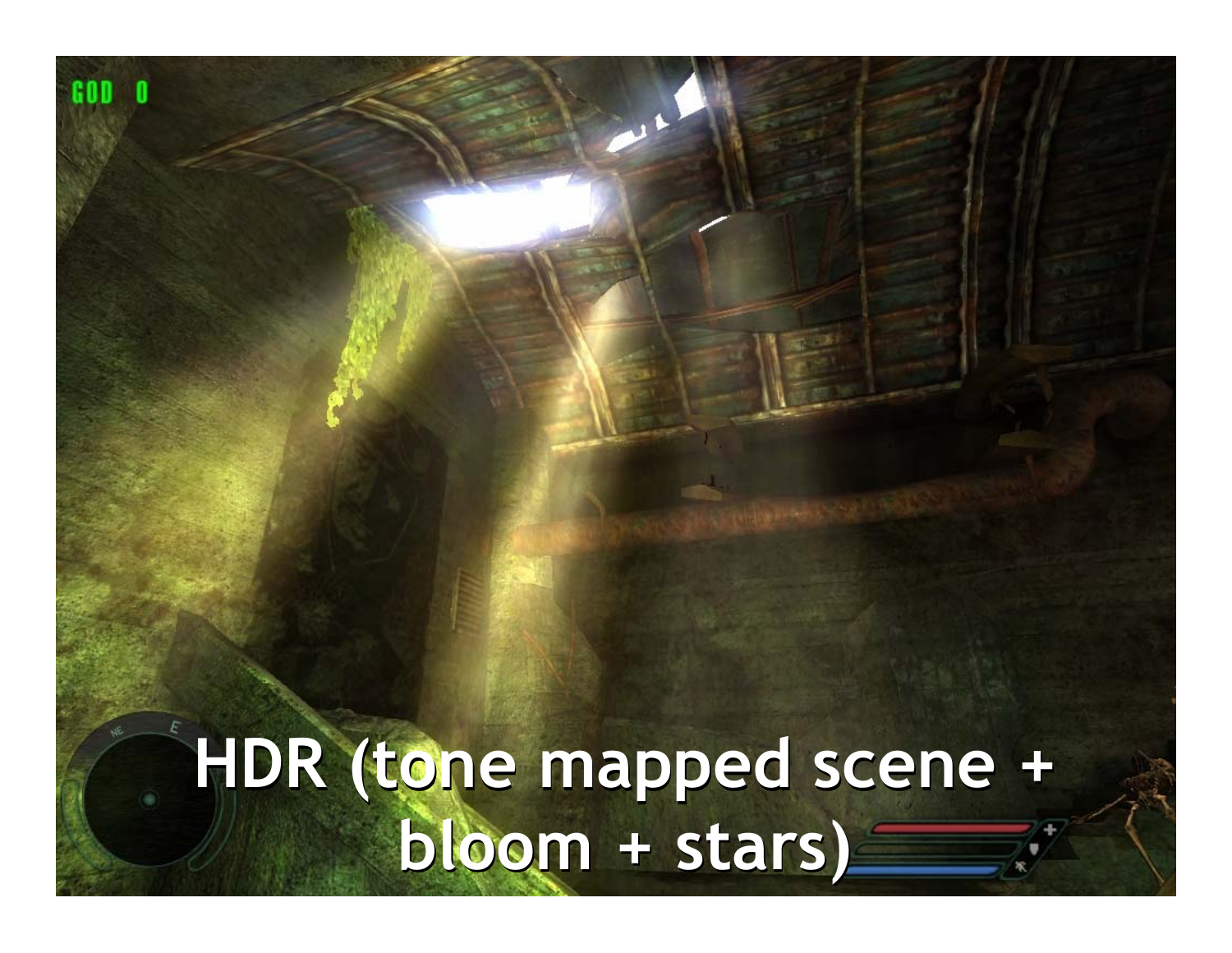#### **[Reinhard02] [Reinhard02] Tone Mapping Tone Mapping**

**1) Calculate scene luminance** 

On GPU done by sampling the log() values, scaling them down to 1x1 and **calculating the exp()** 

$$
Lum_{avg} = \exp\left(\frac{1}{N}\sum_{x,y}\log(\delta + Lum(x,y))\right)
$$

2) **Scale to target average luminance α** 

$$
Lum_{scaled}(x, y) = \frac{\alpha}{Lum_{avg}} Lum(x, y)
$$

**3)** Apply tone mapping **operator operator**

$$
Color(x, y) = \frac{Lum_{scaled}(x, y)}{1 + Lum_{scaled}(x, y)}
$$

- • **To simulate light adaptation replace To simulate light adaptation replace** *Lu mavg* **in step 2 and 3 by an in step 2 and 3 by an adapted l l uminance val u e which slowly h slowly converges towards converges towards** *Lumavg*
- • **For further information attend For further information attend Reinhard's Reinhard's session called "Tone session called "Tone Reproduction In Interactive Applications" this Friday, March 11 at 10:30am**

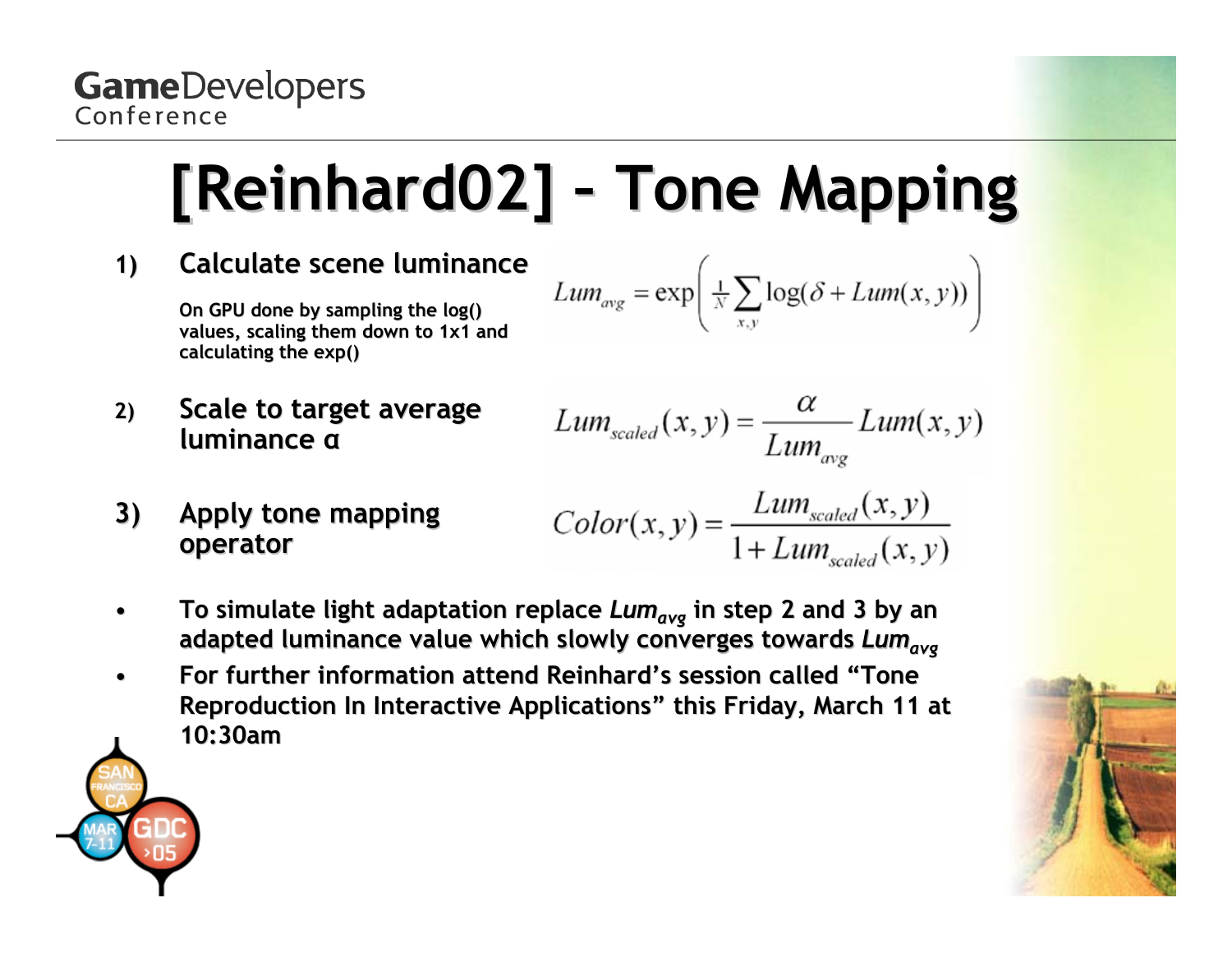## **HDR - Watch out**

- **Currently no FSAA Currently no FSAA**
- $\bullet$ **Extremely fill rate hungry Extremely fill rate hungry**
- $\bullet$ **Needs support for float buffer blending Needs support for float buffer blending**
- $\bullet$ **HDR-aware production<sup>1</sup>:** 
	- **Light maps Light maps**
	- **Skybox**
- 1) For prototyping, we actually modified our light map generator<br>to generate HDR maps and tried HDR skyboxes. They look<br>great. However we didn't include them in the patch because...
	- **Compressing HDR light map textures is challenging ssing HDR light map textures is challenging**
	- **Bandwidth requirements would Bandwidth requirements would have been even bigger have been even bigger**
	- **Far Cry patch size would have been huge Far Cry patch size would have been huge**
	- – $-$  No time to adjust and test all levels

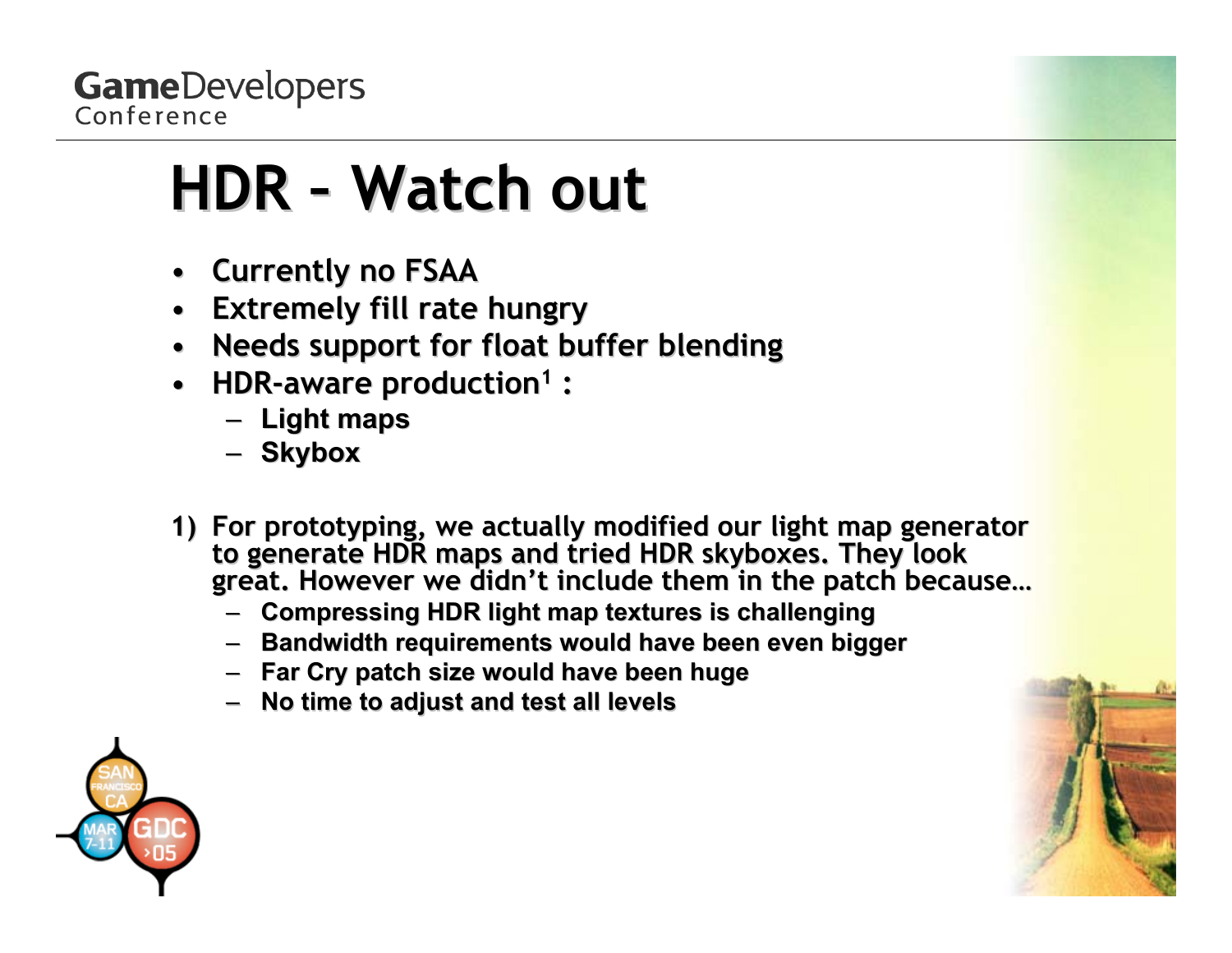# **Conclusion Conclusion**

- •**Dynamic flow control in ps\_3\_0 Dynamic flow control in ps\_3\_0**
- •**Geometry Instancing Geometry Instancing**
- •**High Dynamic Range Rendering High Dynamic Range Rendering**



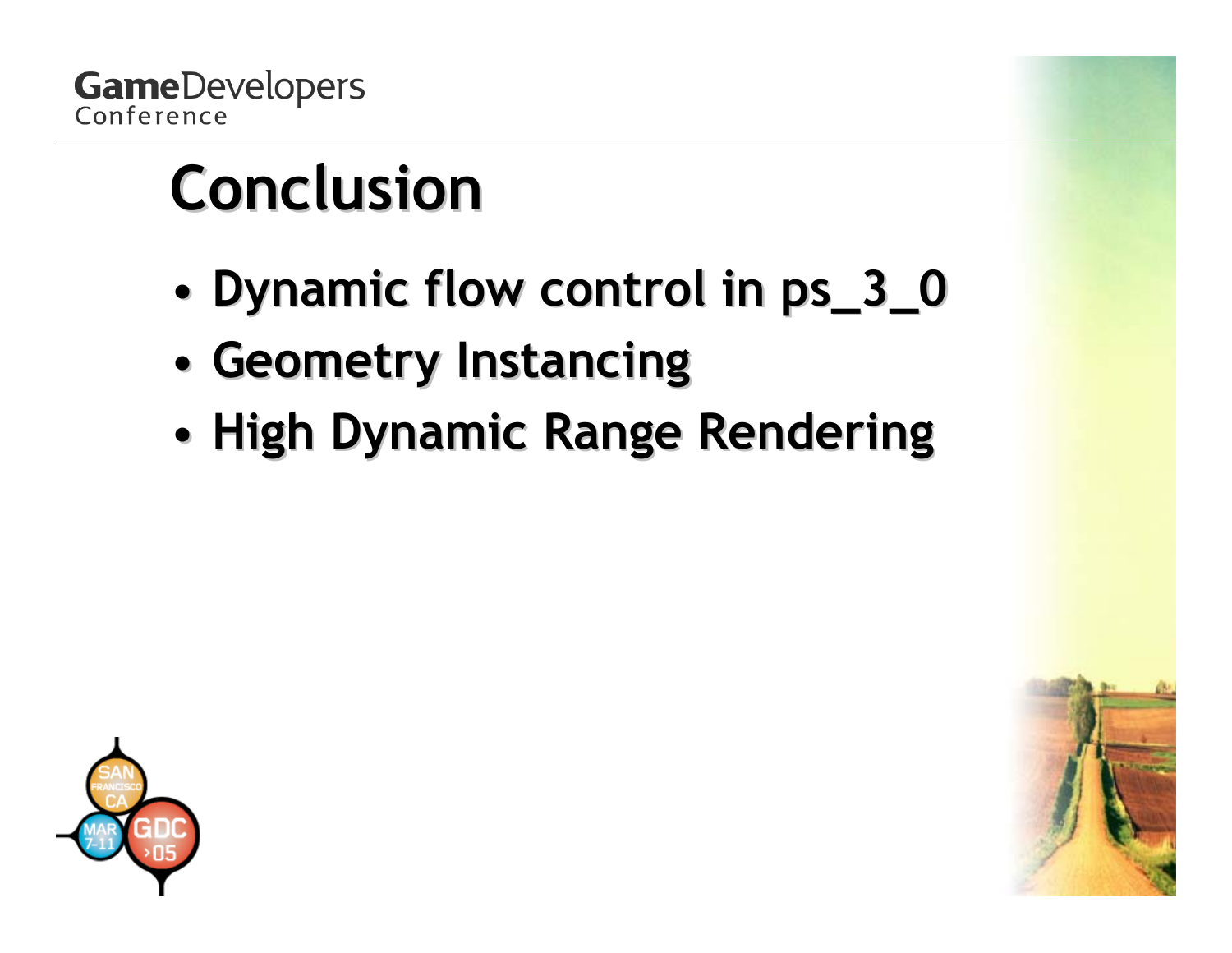## **References References**

- • **[\[Kawase03\]](http://www.daionet.gr.jp/~masa/column/2003-03-21.html) [Kawase03] Masaki Kawase, "Frame , "Frame Buffer Postprocessing Effects in DOUBLE-S.T.E.A.L (Wreckless)," Game Developer's Conference 2003 Developer's Conference 2003**
- •**• [\[Reinhard02\]](http://www.cs.ucf.edu/~reinhard/cdrom/) Erik Reinhard, Michael Stark, Peter Shirley and James** Ferwerda, "Photographic Tone **Reproduction for Digital Images," SIGGRAPH 2002. SIGGRAPH 2002.**